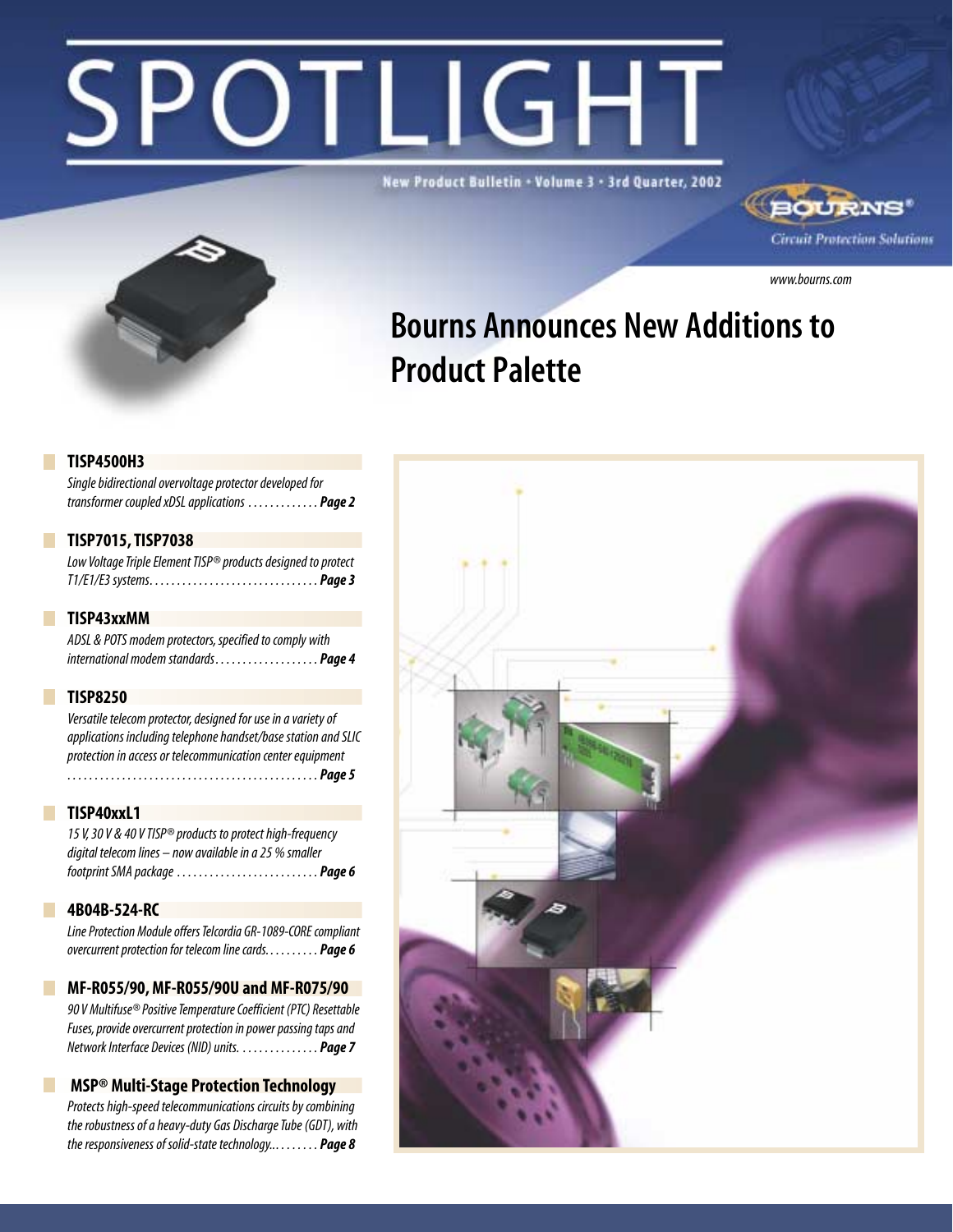

**Single Bidirectional Overvoltage Protection For xDSL Applications**

*Our new TISP4500H3BJ* is a single bidirectional overvoltage protector developed for

transformer coupled xDSL applications. It can be used as a 2-wire (A-B) protector, or as one element in a 3-wire (A-B-C) protector scheme. The main advantage of the TISP4500H3BJ is non-conduction under ITU-T power contact tests**†** while still allowing the use of conventional capacitors for line-side interwinding coupling.

The 350 V 0 to 70 °C rated working voltage (V<sub>DRM</sub>) means no conduction under the 230 V rms (325.2 Vpk) testing, and the 500 V protection voltage (V**(BO)**) protects the interwinding capacitor C under lightning tests. Power induction tests will cause conduction of the TISP4500H3BJ. The current and duration of the ITU-T induction test conditions (600 V rms ~1 A/1 s and 450 V rms -1500 V rms up to ~7.5 A for up to 2 s) is sustainable by a TISP4500H3BJ, however, additional components may be required to fully comply with ITU-T recommendations.

The TISP4500H3BJ enables designers to develop protection schemes that fully comply with ITU-T enhanced level testing, while removing the need for unwanted signal attenuating components previously associated with current limiting under AC power contact testing. The protection scheme now only has to comprehend primary protector coordination (if used), and induction test current.



The TISP4500H3BJ is rated for up to 200 A 10/700 and is able to provide protection under ITU-T recommendation K.21 enhanced test level (6 kV).

**†** *ITU-T(2000) K.20/45/21 & K.44 (test circuits) Power Contact tests 2.3.1 & Power Induction tests 2.1.1/.2.*

*We invite you to request your free samples and datasheet with the prepaid card enclosed and visit Bourns at www.bourns.com.*

*• 200 A 10/700 surge rating • 350 V Working Voltage • Enables ITU-T compliance*

**Features**

*TISP®*

*• Temperature range 0 to 70 °C*

*Thyristor Surge Protectors*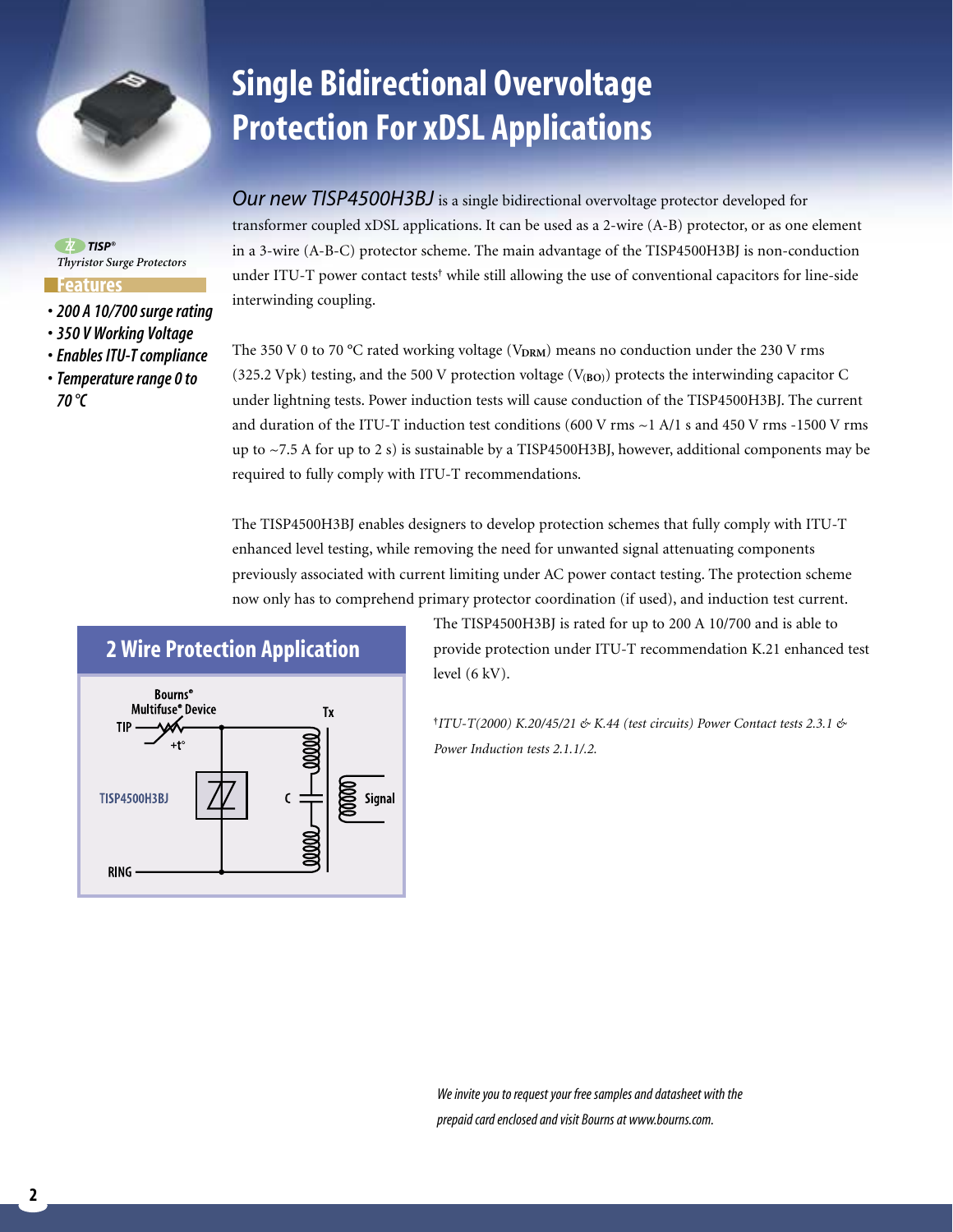

*TISP® Thyristor Surge Protectors* 

#### **Features**

- *Protection for signal, data and control lines*
- *xDSL, ISDN*
- *T1/E1/E3*
- *RS232 & RS485*
- *Low capacitance*
- *TISP7015: 40 pF max*
- *TISP7038: 30 pF max*
- *Rated for International Surge Wave Shapes*

# **Protecting T1/E1/E3 Systems with a Low Voltage Triple Element TISP® Protector**

*With high-speed data access systems* gaining more importance in the modern world of telecommunications, we have developed two new triple element thyristor surge protectors ideal for T1/E1/E3, xDSL and high-speed data line protection. With working voltages of 8 V and 28 V and protection voltages of 15 V and 38 V respectively, these devices can protect against both transverse mode (Metallic) and common-mode (Longitudinal) surges. The TISP7015 and TISP7038 are guaranteed to withstand 40 A 10/700 surges applied to both Tip and Ring terminals simultaneously.

These devices also benefit from low off-state capacitance, making them ideal for use in low voltage high-speed transmission systems. This low capacitance reduces the overall equivalent capacitance on the data lines and the low protection voltage reduces the risk of transformer saturation. The TISP7015 guarantees 40 pF maximum at 0 V bias while the TISP7038 guarantees a maximum of 30 pF at 0 V bias.

#### **Surge Ratings**

| <b>Wave</b><br><b>Shape</b> | <b>Standard</b>  | Rating |
|-----------------------------|------------------|--------|
| 8/20                        | IEC 61000-4-5    | 150 A  |
| 10/700                      | ITU-T K.20/45/21 | 40 A   |
| 10/1000                     | GR-1089-CORE     | 30 A   |



*We invite you to request your free samples and datasheet with the prepaid card enclosed and visit Bourns at www.bourns.com.*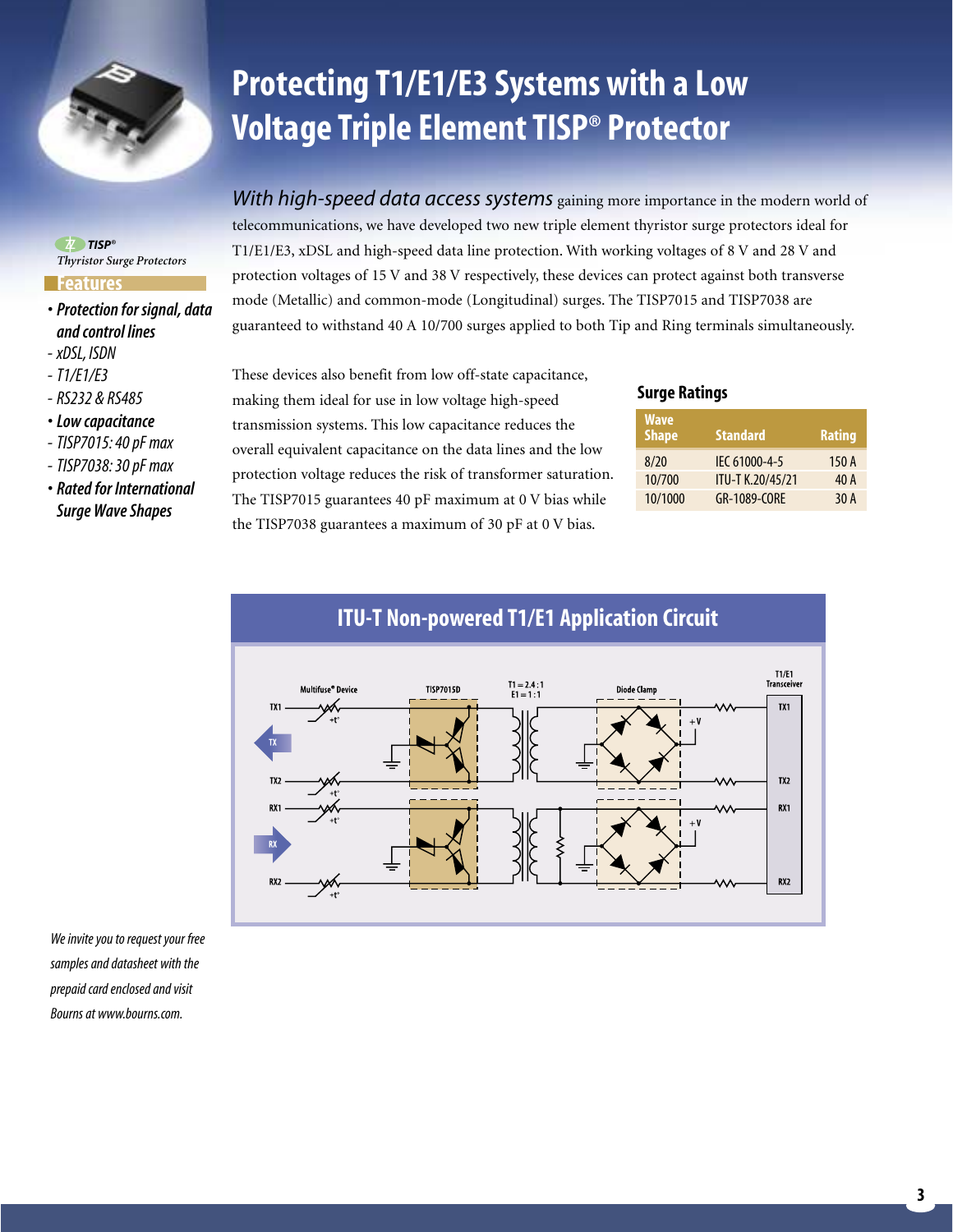

**Features**

*TISP®*

*standards - ITU-T K.21 -10/700 - FCC Part 68 -Type A & B 10/560,9/720 and 10/160*

*60950*

*guarantees*

*Packages*

*surge requirements - UL 1950/60950 & CSA 22.2*

*- Telecordia GR-1089-CORE 2/10 and 10/1000 surge*

*• Designed for use in POTS & ADSL Modems • Available in SMB & 25 % smaller footprint SMA*

*We invite you to request your free samples and datasheet with the prepaid card enclosed and visit Bourns at www.bourns.com.*

*• Specified to comply with international modem*

*Thyristor Surge Protectors* 

# **Dedicated Protection For International Modem Design**

*The design of modem protection* has changed little in recent years, but with ever increasing pressure on manufacturers to reduce costs and equipment size (e.g. notebooks), it has become more difficult for modem protection to comply with international standards and safety requirements.

We have responded by introducing three brand-new devices, designed specifically to provide UL 1950/60950 and FCC Part 68 (now TIA/EIA-IS-968) compliance. Our new TISP43xxMMAJ/BJ are designed for all applicable modem standards and are available in both SMB and SMA packages.

Most modems are assembled using surface-mount technology, with protection components typically supplied in SMB packages. The TISP43xxMMAJ/BJ series is available in either the SMB or the 25%

smaller footprint SMA packages, electrical specifications are identical for either package option. This package choice allows for the migration of designs with updated PCBs to the smaller footprint alternative.

| <b>Device</b><br><b>Number</b> | <b>Voltage</b><br><b>V<sub>DRM</sub></b> | <b>Working Protection</b><br><b>Voltage</b><br>$V_{(BO)}$ | <b>Application</b>                          |
|--------------------------------|------------------------------------------|-----------------------------------------------------------|---------------------------------------------|
| TISP4300MMAJ/BJ                | 230                                      | 300                                                       | <b>POTS Solid-State Relay Modems</b>        |
| TISP4350MMAJ/BJ                | 275                                      | 350                                                       | <b>POTS Electro-mechanical Relay Modems</b> |
| TISP4360MMAJ/BJ                | 290                                      | 360                                                       | <b>ADSL Modems</b>                          |

considered. By utilizing a 7  $\Omega$  PTC thermistor or series resistance element compliant to UL 60950 AC requirements, any TISP43xxMMAJ/BJ will pass approval in a suitably designed system.

To meet international standards for an international modem design, a 'superset' of standards tends to be used for approval. For example, the most stringent tests from the USA are FCC Part 68 lightning tests mixed with UL 60950 AC safety tests. Some modems are also supplied to Europe and therefore often incorporate ITU-T K.21.

A modem that floats with respect to ground (utilizing an isolation or safety barrier) will conduct no current during common mode FCC surge tests. So only the differential 800 V 10/560 test needs to be



# **Typical FCC Part 68 Compliant Protection Circuit**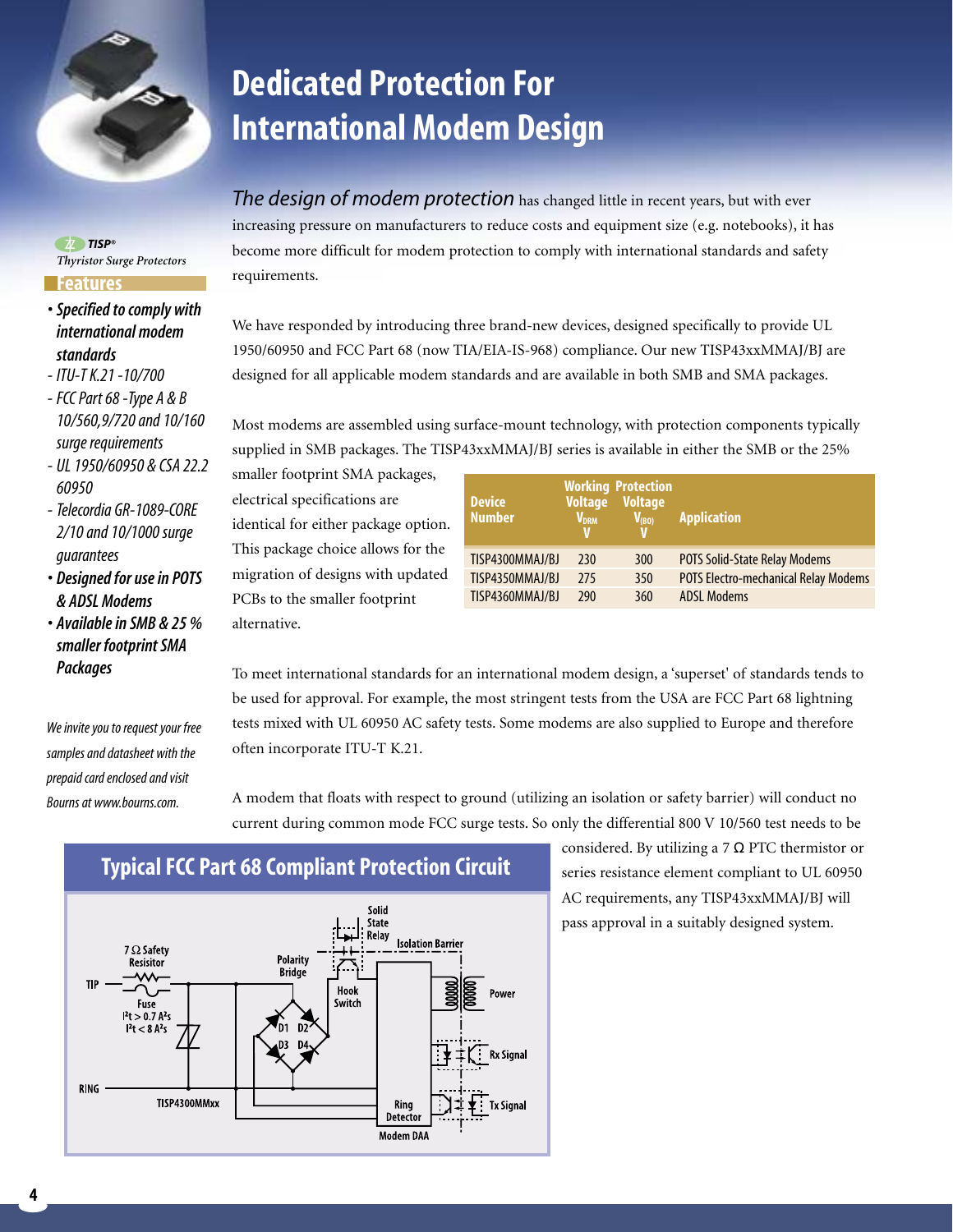

*TISP® Thyristor Surge Protectors* 

#### **Features**

- *Applications include*
- *Telephone handset/base station*
- *SLIC protection*
- *Programmable or fixed protection voltage*
- *Functional replacement for TPP25011*

### **TISP8250 - Gated Unidirectional Overvoltage & Overcurrent Protector**

*Our new TISP8250 is a versatile telecommunications protector,* designed for use in a variety of applications including: Telephone handset/base station and SLIC protection in Access or Telecommunication Center equipment.

This unidirectional protector is intended for use with diode bridge fed circuits, like those commonly employed in analog telephone handsets and DECT base stations, or in protection schemes where reverse biased conditions will not occur. The TISP8250 can be used as a fixed overvoltage protector having a "natural" maximum breakover voltage of 340 V - alternatively, when used with an external reference such as a zener diode, it can be made to operate as a gate triggered protector.

The TISP8250 can also be used as a current triggered protector. Such an application would use the TISP8250 as a conventional crowbar across the circuit to be protected. Triggering would be caused by a sense resistor in series with the circuit to be protected connected to the TISP8250 Gate and Cathode terminals. In this arrangement, the initial fault current flowing into the Circuit Under Protection (CUP) will cause sufficient voltage drop across the sense resistor to trigger the protector. The sense resistor value must allow for all normal CUP operating conditions, and yet cause the TISP8250 to trigger under fault conditions.

When triggered, the TISP8250 shunts the main fault current around the input circuit diverting the fault current away from the CUP which must be capable of handling the initial fault condition prior to protector triggering. Triggering resistor selection can be approximated as follows:

For example: Maximum CUP current withstand 100 mA, TISP8250 I<sub>GT(MAX</sub>) = 40 mA, V<sub>GK(MAX</sub>) = 1.2 V. Therefore R<sub>(sense)</sub>  $\approx 1.2/(0.1 - 0.04) \approx 20 \Omega$  and this corresponds approximately to a nominal operating current of  $\approx$  V<sub>GT(MIN)</sub>/R<sub>(sense)</sub>  $\approx$  (0.6/20)  $\approx$  0.03 A (30 mA). For fixed voltage operation (no external trigger) the TISP8250 behaves like a conventional fixed-voltage protector. The breakover current (I<sub>(BO)</sub>

200 mA maximum  $@$  25 °C)and holding current ( $I_H$ ) values make the TISP8250 suitable for the

**Triggering:**  $R_{(sense)} \approx V_{GK(MAX)}/(I_{cct(max)} - I_{GT(MAX)})$ Nominal operation:  $R_{(sense)} \approx V_{GK(MIN)}/(I_{cct(nom)} - I_{GT(MAX)})$ 

*We invite you to request your free samples and datasheet with the prepaid card enclosed and visit Bourns at www.bourns.com.*



protection of conventional POTS line equipment, when operated with associated fault current limiting devices such as Bourns® Multifuse® products and Bourns® Line Protection Modules.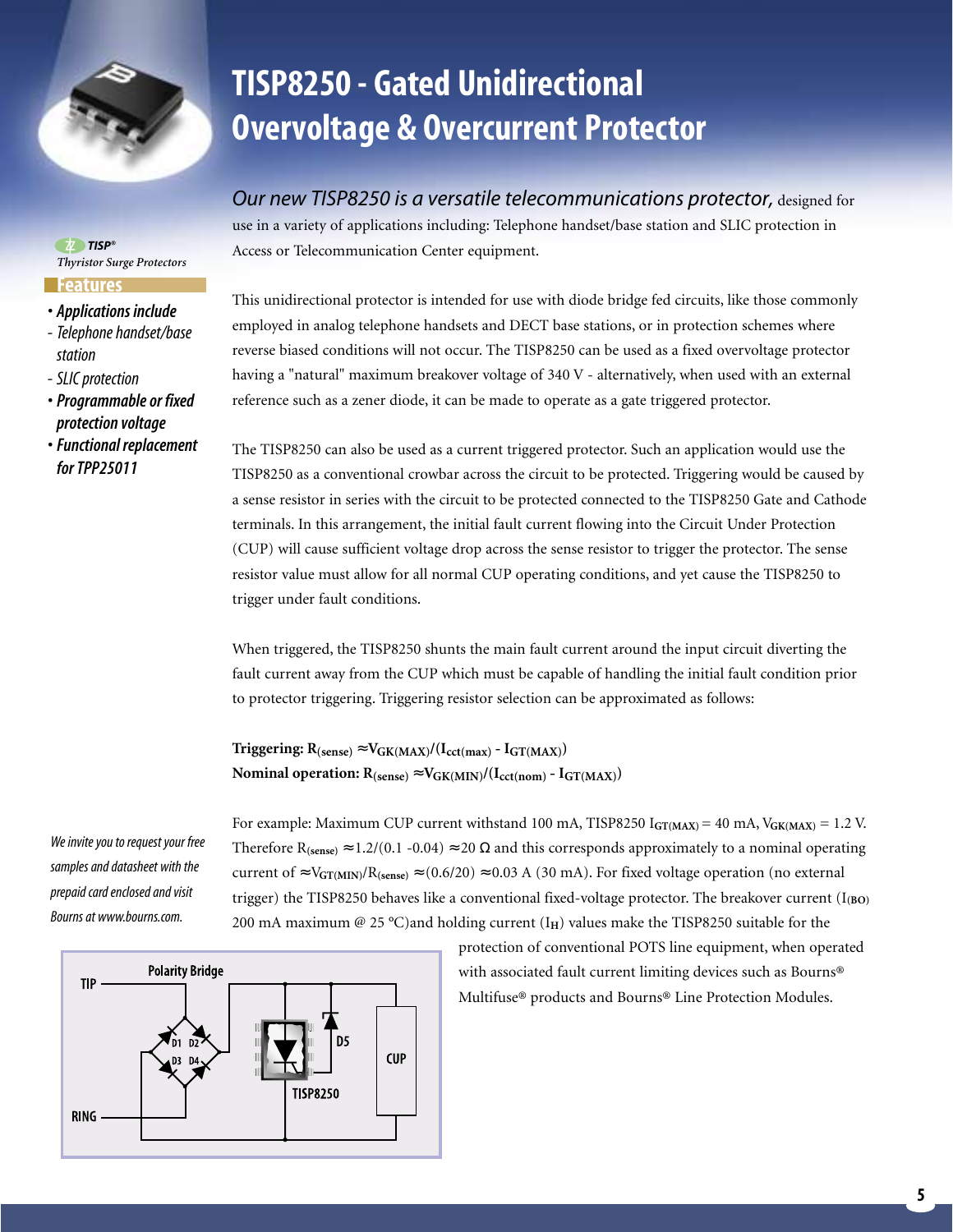

# **15 V, 30 V & 40 V TISP® Products To Protect High-Frequency Digital Telecom Lines**

*TISP® Thyristor Surge Protectors* 

#### **Features**

- *Low capacitance (18 pF)*
- *Applications include:*
- *T1/E1*
- *U interface ISDN & Pairgain*
- *S interface ISDN & HDSL*
- *Home PNA*
- *Space saving SMA package*
- *25 % smaller footprint than existing SMB package*
- *Supplied on reels of 5000 devices*

| <b>Device</b>   | V <sub>DRM</sub> |    | ltsp<br>$V_{(B0)}$ 10/1000 | $C_{off}$ |
|-----------------|------------------|----|----------------------------|-----------|
| TISP4015L1AJ/BJ | 8                | 15 | 30                         | 23        |
| TISP4030L1AJ/BJ | 15               | 30 | 30                         | 22        |
| TISP4040L1AJ/BJ | 25               | 40 | 30                         | 18        |

*We are proud to announce* three low voltage TISP® telecom protectors, developed using our new low voltage Thyristor process, which allows us to produce devices with lower & more precisely controlled voltages than ever before. Each device provides 2-point protection and is typically used for the protection of transformer windings and low voltage electronics.

This new family of devices offers working voltages (V**DRM**) as low as 8 V, together with a 15 V protection voltage (V**(BO)**), making the TISP4015L1AJ/BJ ideally suited to T1/E1 applications. The family also offers higher working/protection voltage windows of 15/30 V and 25/40 V for higher voltage applications. They offer a 30 A 10/1000 lightning surge rating.



*The SMA footprint is 25 % smaller than the standard SMB package.*

These devices feature ultra low capacitance that is guaranteed at all anticipated system levels, making them ideal for high data-rate digital applications. They also benefit from symmetrical capacitance between two quadrants of the thyristor structure, minimizing distortion for high data rates. We are currently the only manufacturer to specify both typical and maximum junction capacitance under bias and no-bias conditions making circuit design and system performance predictable.

*We invite you to request your free samples and datasheet with the prepaid card enclosed and visit Bourns at www.bourns.com.*



### **Bourns® Line Protection Modules**

*Bourns, Inc., a leading manufacturer* of electronic components and integrated solutions, introduces a new part it its family of 4B series Line Protection Network products. Used in conjunction with Bourns' Thyristor Integrated Surge Protectors, TISPPBL3 and TISP61089B, the new product allows customers to use Bourns for both overvoltage and overcurrent protection for telecom line cards.

|                     | <b>SLIC</b>          | <b>Recommended Circuit Protection</b> |                      |  |  |
|---------------------|----------------------|---------------------------------------|----------------------|--|--|
| <b>Manufacturer</b> | <b>Series</b>        | <b>Overvoltage</b>                    | <b>Overcurrent</b>   |  |  |
| Ericsson            | <b>PBL 3 Series</b>  | TISPPBI <sub>3</sub>                  | Bourns 4B04B-524-400 |  |  |
| Legerity™           | <b>ISLIC™ 79R241</b> | <b>TISP61089B</b>                     | Bourns 4B04B-524-400 |  |  |
| Infineon            | PFR 4266             |                                       |                      |  |  |

Offering power line fault and lightning protection, the 4B04B-524- RC features an integral thermal fuse link with a matched pair of resistors designed to be TELCORDIA (formally BELLCORE) GR-1089-CORE compliant. With resistance values of 15  $\Omega$  - 60  $\Omega$ and a temperature range of -40  $^{\circ}$ C to +85  $^{\circ}$ C, the products have an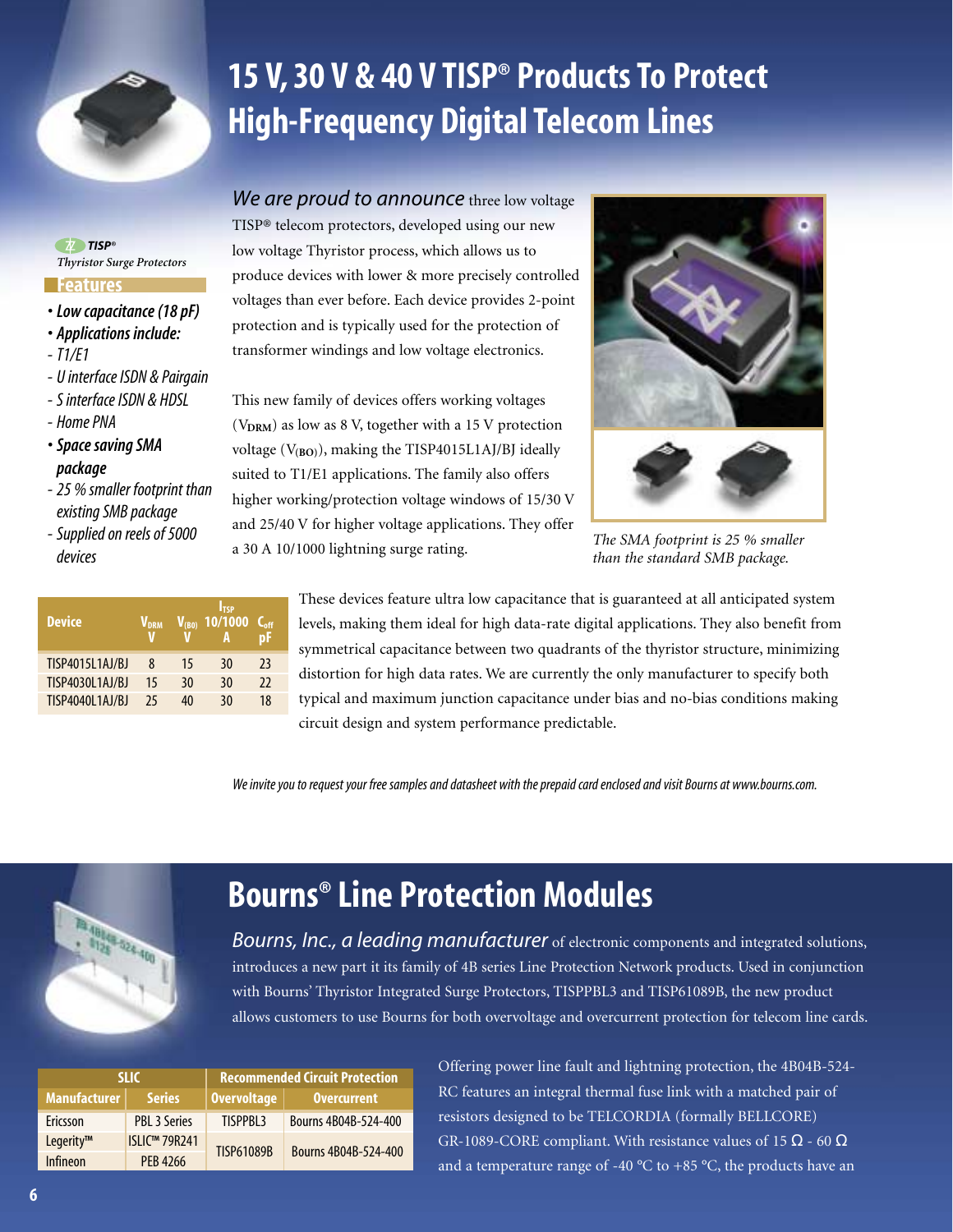

*Multifuse® Resettable Fuses* 

#### **Features**

- *Radial leaded device with Vmax rating of 90 V*
- *Designed for overcurrent protection in power passing taps and NIDs*
- *Designed to aid compliance with article 830 in the 1999 National Electrical Code*
- *Models with hold currents of 550 mA and 750 mA at 23 °C*
- *Available coated / uncoated and kinked / straight leads*

*We in your f* the pi *and v*  $WWW$ 

# **90 V Multifuse® Positive Temperature Coefficient (PTC) Resettable Fuses in an HFC Network**

*The Multifuse***®** *product line* is proud to introduce the new 90 V series that includes the MF-R055/90, MF-R055/90U and MF-R075/90, which have been specifically designed to provide overcurrent protection in broadband cable telephony equipment such as power passing taps and Network Interface Devices (NID) units.

The potential for power crosses or induced high voltages are very real so networks must provide adequate protection against such threats. Article 830 in the 1999 National Electrical Code, which deals with the network powered broadband equipment such as power passing taps, mentions that maximum power must be limited to 100 VA within 60 seconds because of the risk high currents can pose to the unknowing subscriber. The MF-R055/90 and the MF-R075/90 have been designed to act as such current limiters.

A resettable polymer PTC fuse has some very obvious benefits in the area of cable telephony that will help protect devices from fault conditions. The fact that a PTC automatically resets itself once the fault clears eliminates the costly and timely service calls of service technicians. The MF-R055/90 with its hold current of 550 mA at room temperature, 350 mA at 60 °C and maximum voltage rating of 90 V, suits power passing taps designed to supply single family homes. The MF-R075/90 with its hold current of 750 mA at room temperature, 480 mA at 60 °C and maximum voltage rating of 90 V suits power passing taps designed to supply multi-dwelling units.

| vite you to request<br>free datasheet with |              |              |            | <b>Ihold</b>                      |                                                                | <b>Itrip</b>                        | <b>Initial</b><br><b>Resistance</b><br><b>Values</b> |      | One hour post<br>trip resistance<br>standard trip | <b>Maximum</b><br>time to trip |                     | <b>Tripped</b><br>power<br>dissipation |
|--------------------------------------------|--------------|--------------|------------|-----------------------------------|----------------------------------------------------------------|-------------------------------------|------------------------------------------------------|------|---------------------------------------------------|--------------------------------|---------------------|----------------------------------------|
| epaid card enclosed<br>isit Bourns at      | <b>Model</b> | <b>V</b> max | l max<br>A | $A$ $@$<br>$23^{\circ}$ C<br>Hold | $A$ <sup><math>@</math></sup><br>$23^{\circ}$ C<br><b>Trip</b> | $\Omega$ @<br>$23^{\circ}C$<br>Min. | $\Omega$ @<br>$23^{\circ}$ C<br>Max.                 | Min. | $A$ @<br>$23^{\circ}$ C<br>Max.                   | $S(\omega)$<br>$23^{\circ}$ C  | W@<br>$23^{\circ}C$ |                                        |
| .bourns.com.                               | MF-R055/90   | 90           | 10         | 0.55                              | 1.1                                                            | 0.45                                | 0.9                                                  | 2.0  | 1.6                                               | 60                             | 2.0                 |                                        |
|                                            | MF-R055/90U  | 90           | 10         | 0.55                              | 1.1                                                            | 0.45                                | 0.9                                                  | 2.0  | 1.6                                               | 28                             | 2.0                 |                                        |
|                                            | MF-R075/90   | 90           | 10         | 0.75                              | 1.5                                                            | 0.37                                | 0.75                                                 | 1.65 | 2.0                                               | 60                             | 2.5                 |                                        |

Open Frame SIP body style conforming to UL 94V-0 standards, and can be used for secondary circuit protection in central office and remote equipment.

Availability: Sample quantities are available and are offered for evaluation.

*We invite you to request your free samples and datasheet with the prepaid card enclosed and visit bourns.com.*

#### *LPM Line Protection Modules*